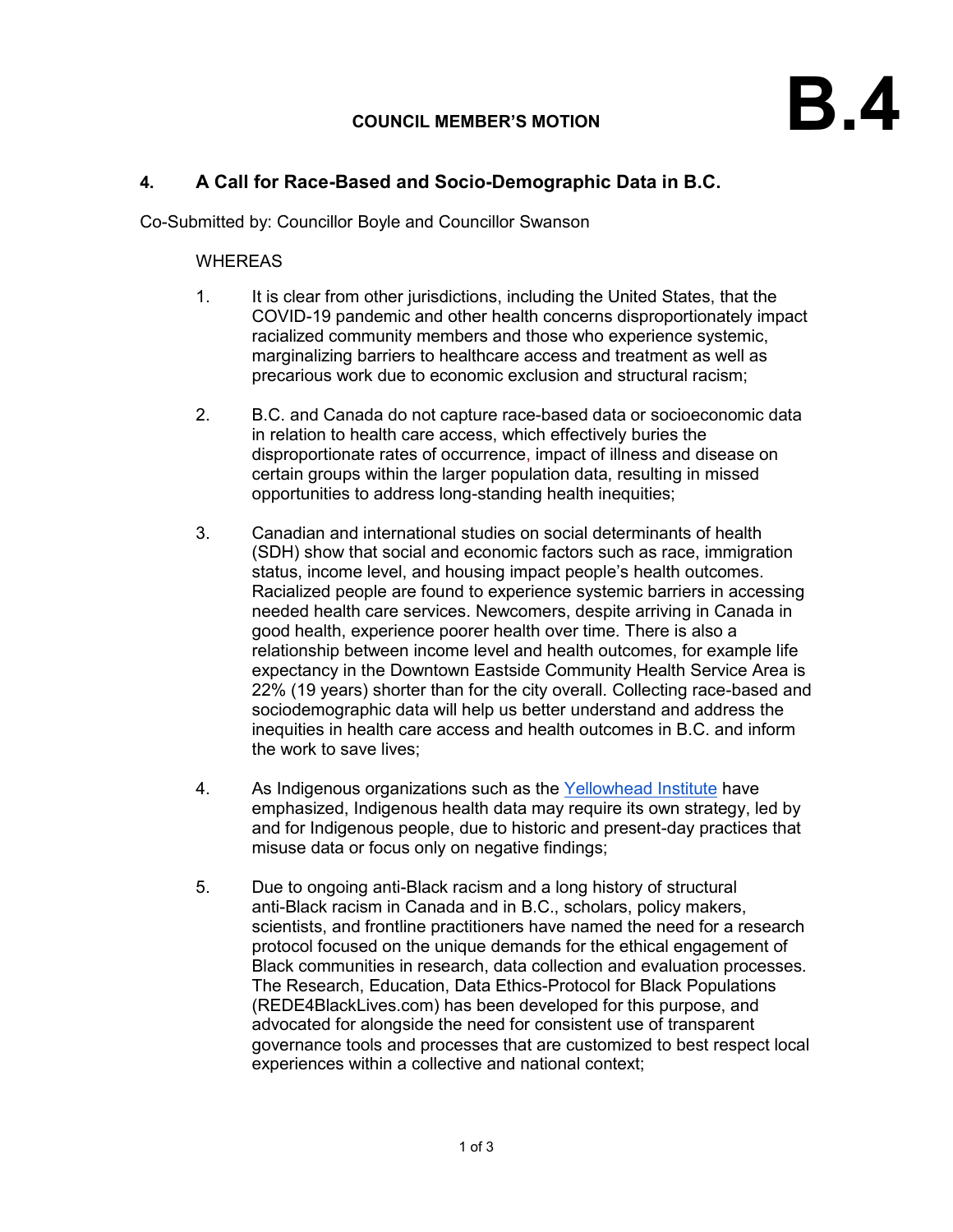- 6. People impacted by marginalization such as racialized communities, migrant workers including temporary foreign workers, and people living in poverty must play an active role in co-creating research studies and sharing ownership of the data in order to ensure a justice-based approach;
- 7. B.C. has experienced a lower than average illness and casualty rates primarily because of leadership and decision making rooted in evidence based data;
- 8. Canada's Chief Public Health Officer, Dr. [Theresa Tam,](https://ipolitics.ca/2020/06/01/toronto-police-city-bylaw-not-collecting-data-on-race-when-enforcing-covid-rules/) has stated that the federal health agency is working with Statistics Canada, along with the provinces and territories on efforts to collect information on the race and ethnicity of coronavirus patients. British Columbia's Provincial Health Officer, Dr. Bonnie Henry, has stated that the province is actively discussing the issue. To-date B.C. has conducted a population health survey that will allow for disaggregated data on perceived health and selfreported risk factors, symptoms and testing for COVID-19. However direct data on COVID-19 cases and fatalities is only disaggregated by age, sex and pre-existing health conditions;
- 9. Support for the collection of intersectional and race-based disaggregated data have come from racialized communities, as well as health and advocacy organizations, including but not limited to: The [Canadian](https://www.cpha.ca/cpha-calls-culturally-safe-collection-and-use-socio-demographic-and-race-based-data)  [Public Health Association,](https://www.cpha.ca/cpha-calls-culturally-safe-collection-and-use-socio-demographic-and-race-based-data) the [Alliance for Healthy Communities,](https://www.allianceon.org/news/Letter-Premier-Ford-Deputy-Premier-Elliott-and-Dr-Williams-regarding-need-collect-and-use-socio) [Hogan's Alley Society,](https://thetyee.ca/News/2020/04/30/Race-Matters-Pandemic-Data/) the [Federation of Black Canadians,](https://www.change.org/p/canadian-federal-government-black-canadians-need-to-be-included-in-dedicated-covid-funding-race-based-data-in-canada) [Black in B.C.](https://drive.google.com/file/d/1wPWZTexf9L-RPnGgxJ08sL5tTmi71iJu/view)  [Mutual Aid,](https://drive.google.com/file/d/1wPWZTexf9L-RPnGgxJ08sL5tTmi71iJu/view) the Tulayan Filipino Diaspora Society, the [Yellowhead](https://yellowheadinstitute.org/2020/05/12/colonialism-of-the-curve-indigenous-communities-and-bad-covid-data/)  [Institute,](https://yellowheadinstitute.org/2020/05/12/colonialism-of-the-curve-indigenous-communities-and-bad-covid-data/) [Canada's federal, provincial and territorial human rights](https://bchumanrights.ca/human-rights-commissioners-call-for-a-national-strategy-for-the-collection-of-disaggregated-health-data/)  [commissions,](https://bchumanrights.ca/human-rights-commissioners-call-for-a-national-strategy-for-the-collection-of-disaggregated-health-data/) and more.
- 10. The City of Vancouver's Racial and Ethno-Cultural Advisory Committee passed the following motion on June 4th, 2020:

*THAT the City Council urges the Province of B.C. to take action on health inequities by mandating the collection, use and analysis of disaggregated, socio-demographic and race-based data in health and social service sectors; and ensuring that the collection of data is led by critical race researchers who identify as having racialized identities and experiences to ensure that the data collection measures meaningfully contribute to building a culturally safe health care system and is not used for any other purposes.*

*THAT the committee calls on City Council pass a motion for the City of Vancouver also to mandate the collection, use and analysis of disaggregated, socio-demographic and race-based data in health and social service sectors; and ensuring that the collection of data is led by critical race researchers who identify as having racialized identities and experiences to ensure that the data collection measures meaningfully contribute to building a culturally safe health care system and is not used for any other purposes.*